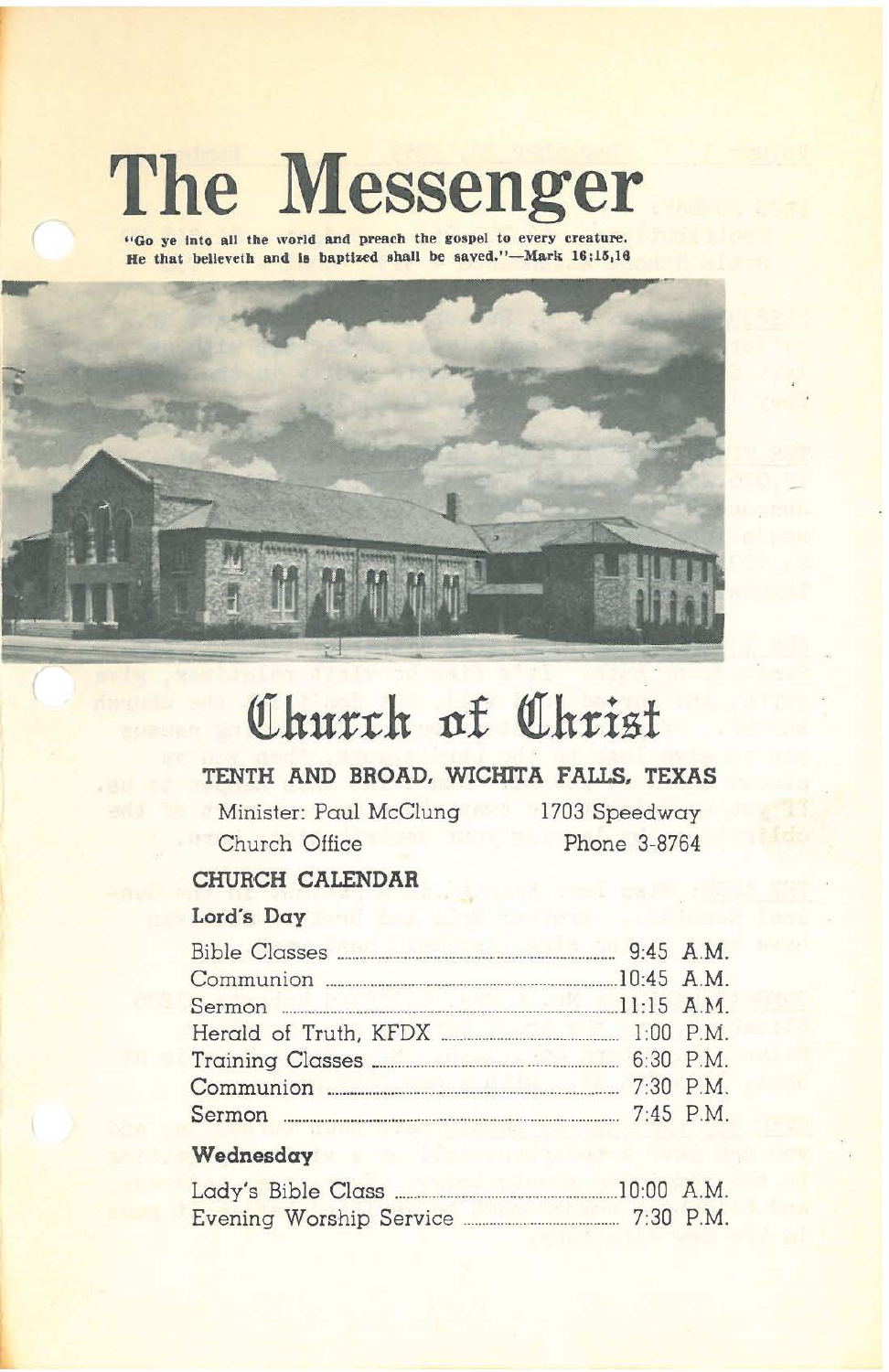$\left($ 

LAST SUNDAY:

Contributions - \$3,703.95 Budget - \$1,341.00 Bible School Attendance - 513 Goal - 750

RESPONSES: Mrs. O. C. Butler was baptized, and Mr. Butler was restored and placed membership with us last Sunday, thus uniting their family in the Church. They live at 2313 Buchanan, Fh. 3-5983.

THE FINAL PAYMENT ON OUR BUILDING, in amount of \$7,026.25, was mailed last Monday, according to announcements. The congregation responded to these needs in a very fine way last Sunday and contributed \$3.703.95, all of which was applied on the final note. Thanks to so many for this fine cooperation.

ARE YOU PLANNING TO BE AWAY either of the next two Sundays, or both? It's fine to visit relatives, give gifts, and spread good Will, but don't let the church suffer. If your Christmas buying and giving causes you to give less to the Lord's work, then you've placed the Lord second. Don't let this happen to us. If you're going to be away, keep up your part of the obligations by leaving your contributions here.

THE SICK: Miss Inez Kinnard is a patient in the General Hospital. Brother Hull and Brother Sullivan have been on the sick list this past week.

CONGRATULATIONS: Mr. & Mrs. Clifford Roberts, 1806 Elizabeth, are the proud parents of a daughter, Melanie Rae, born Dec. 14th. Mrs. Zelma Reed is at home, 1706 7th St., with a new baby girl.

OVER 800 INFORMATION SHEETS have been turned in, and you can save a telephone call or a visit by getting in the remaining sheets today. Every name, address, and telephone number must be verified before it goes in the new directory.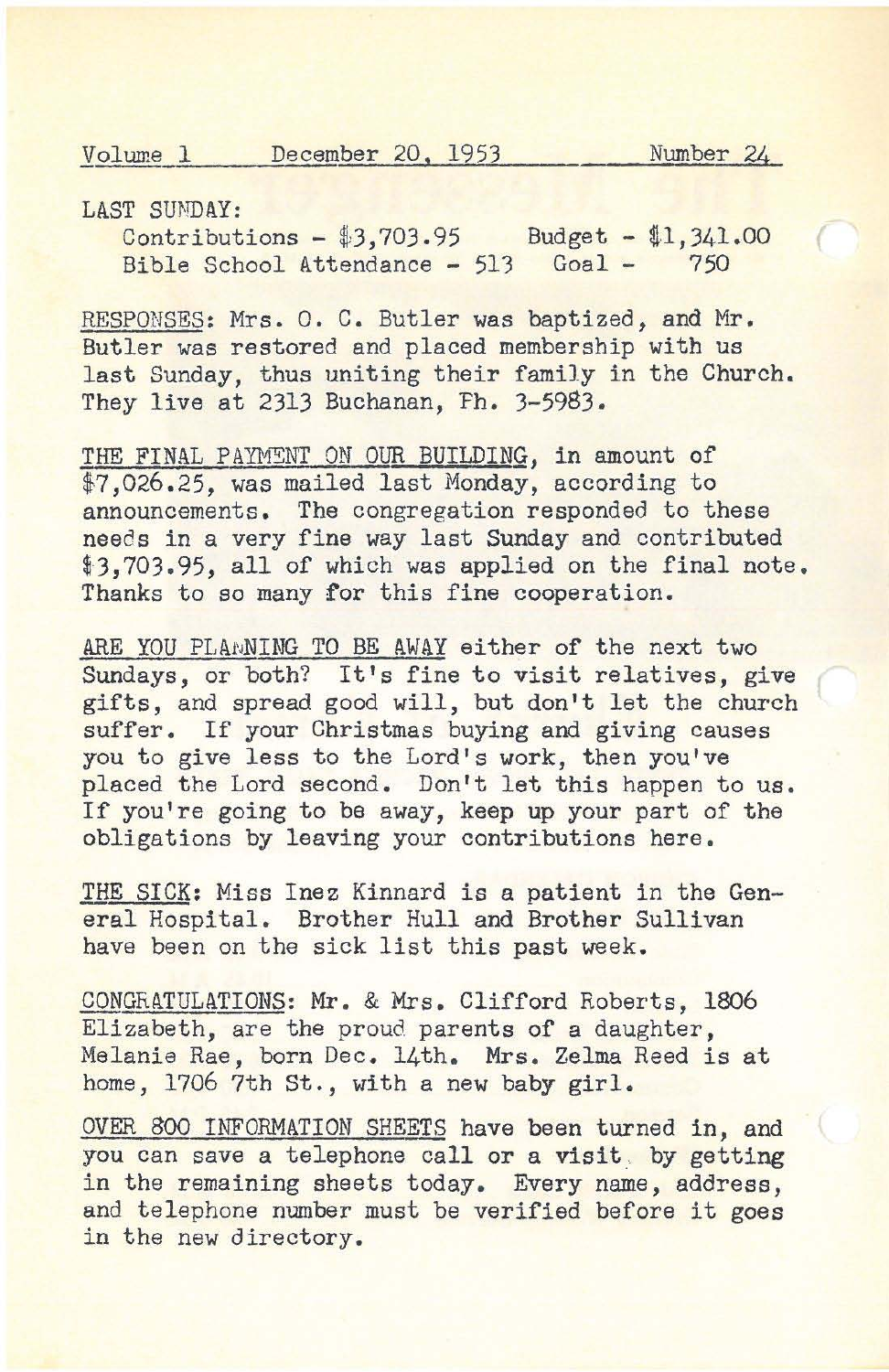GOSPEL MEETING NEXT MONTH. Bro. Trine Starnes of Waco, Texas, will do the preaching in a gospel meeting which<br>is scheduled from Jan. 31, 1954, to Feb. 7, 1954, The is scheduled from Jan. 31, 1954, to Feb. 7, 1954. interest and enthusiasm manifested by the entire membership in recent months, the many new members, and the interest shown by still others in learning the truth, have prompted the elders and deacons to plan this additional meeting. More people are dissatisfied with denominationalism than ever before. They need an opportunity to hear the truth, and it is our responsibility to provide the opportunity. Let us begin work immediately to make this a great meeting.

IF WE ONLY DO THaT WHICH IS CONVENIENT in the work of the Church, we shall be eternally lost. The Christian life is a life of sacrifice. In this busy season of the year we hear the suggestion on every hand to postpone this or that needed work until after the holidays. Surely we don't mean this! Could we possibly be so brazen as to place everything else ahead of the Church? There are many jobs to do. Why not call the Church office for an assignment?

DO YOU MIND ANSWERING THE TELEPHONE when it proves to be some business of the Church? From someone who is<br>trying to carry out an assignment of church work? It trying to carry out an assignment of church work? should thrill your soul. How many telephone calls do you receive during a week? How many do you make? What percentage of them have to do with the Lord's work? You may have to budget your time, and you may have to "discourage" various salesmen, but RESOLVE: To practice a feeling of joy and happiness, and smile so big that it will almost show through the telephone, when you have the opportunity, yea the privilege, of picking up the receiver and talking some phase of church work.

MEN - CHECK YOUR OVERCOATS! A gray gaberdine overcoat was taken - perhaps by mistake - two weeks ago today. The owner would appreciate your returning it.